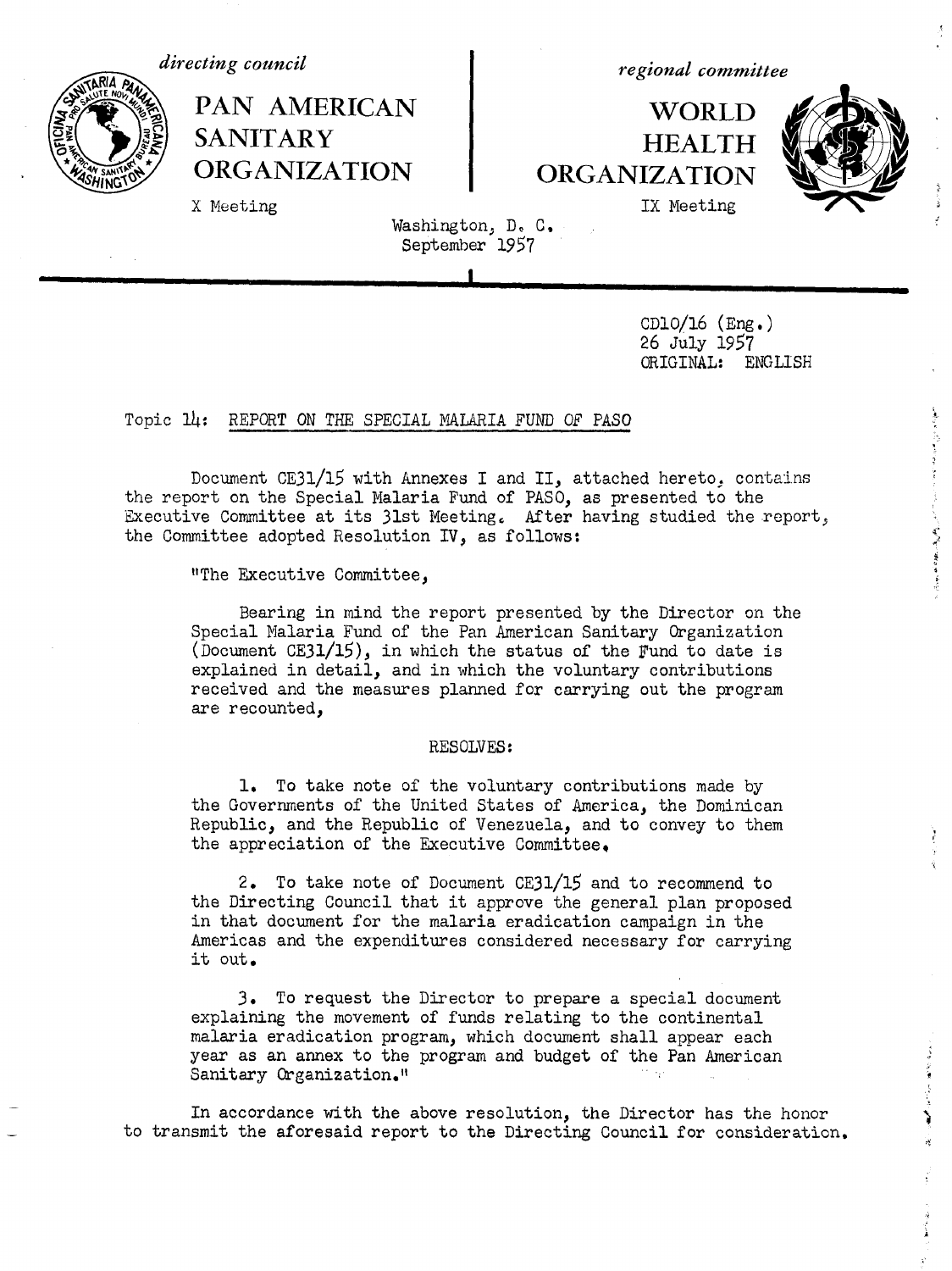$CD10/16$  (Eng.) Page 2

A statement on the movement of funds relating to the PASO Special Malaria Fund, as of 30 June 1957, is included as an annex to the program and budget document (Official Document No. 21) as requested in paragraph 3 above,

After studying this matter, the Directing Council may wish to consider a resolution along the following lines:

#### Proposed Resolution

The Directing Council,

ź Ì

はあげる 文化する はっぽうきょう トリックし

电子 医尿素

とうきょう あまわりる (過去などに)強い

Having studied the report of the Director on the Status of the Special Malaria Fund of the PASO (Document CE31/15 and Annexes I and II);

Considering the general plan proposed in that document for the malaria eradication program in the Americas and the expenditures considered necessary for carrying it out;

Having noted the action taken by the Executive Committee at its 31st Meeting regarding the above report; and

Having seen the statement on the movement of funds of the Special Malaria Fund, as of 30 June 1957, presented in Annex 4 of Official Document No. 21,

#### RESOLVES:

1. To take note of the voluntary contributions made by the Governments of the United States of America, the Dominican Republic, and the Republic of Venezuela, and to convey to them the appreciation of the Directing Council.

2. To approve the general plan, proposed by the Director in Document CE31/15, for the malaria eradication campaign in the Americas and the expenditures considered necessary for carrying it out.

3. To take note of the statement on the movement of funds of the Special Malaria Fund, as of 30 June 1957 (Official Document No. 21, Annex  $\downarrow$ ).

Annex: Document CE31/15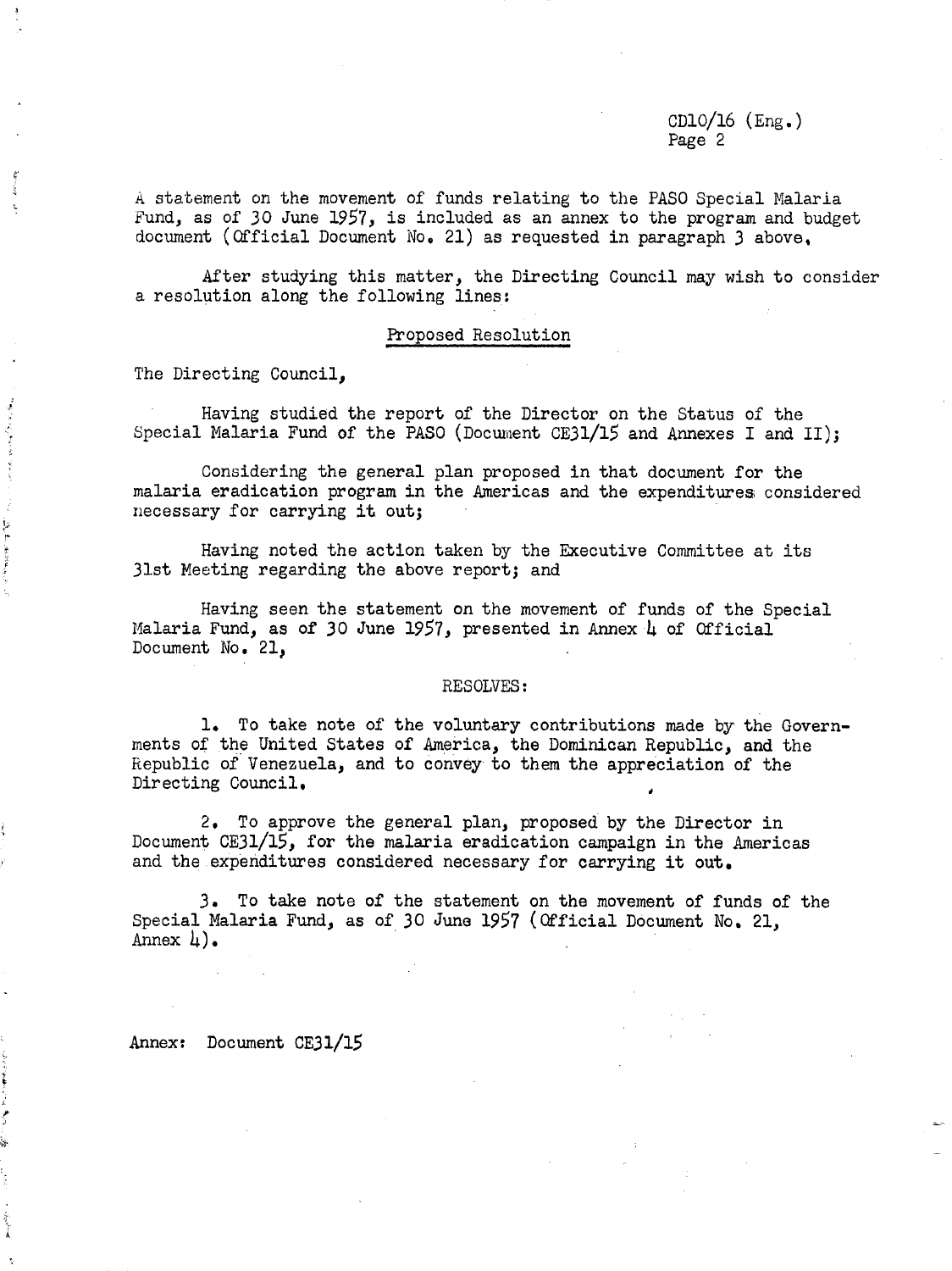*executive committee of*<br> *the directing council*<br> *the regional committee* the regional committee PAN AMERICAN I WORLD **SANITARY HEALTH ORGANIZATION ORGANIZATION** 31st Meeting Washington, D. C. June 1957

> CE31/15 (Eng.) 6 June 1957 ORIGINAL: ENGLISH

## Topic 6: REPORT ON THE SPECIAL MALLARIA FUND OF PASO

The PASO Special Malaria Fund was established from 1954 surplus funds on 12 January 1955 in the amount of \$100,000. This fund was authorized by Resolution XLIII of the XIV Pan American Sanitary Conference (Santiago,1954),after the Conference made a comprehensive review of all antimalaria activities in the Americas, Resolution XLIII also approved the preparation by the Executive Committee of a proposed regular budget for 1956 to include an increase of \$100,000 over the existing budgetary level to be allotted specifically for the intensification of the antimalaria activities of the Bureau  $1/$ 

Resolution XLII of the XIV Pan American Sanitary Conference authorized the Director to secure the financial participation of public or private organizations, national or international, in order to further the malaria eradication activities of the Bureau.

Resolution XIV of the VIII Meeting of the Directing Council (Washington,1955) authorized an increase in the Special Malaria Fund of \$54,593.75 from available surpluses. It also authorized addition to this fund of any savings realized from money set aside for installation of a new elevator, and authorized the Director to utilize as much of the Building Reserve Fund as necessary for intensification of the malaria eradication program. No savings were realized from the elevator costs and no need has yet materialized for drawing any money for malaria eradication activities from the Building Reserve Fund.

1/ This increase was subsequently approved for 1956 by the Directing Council and was continued in the 1957 regular budget. It is also in the Director's proposed regular budget for 1958. As it is included in the regular budget, it is not considered a part of the Special Malaria Fund.Control Ranche State Committee  $\mathcal{A}^{\text{max}}_{\text{max}}$  and  $\mathcal{A}^{\text{max}}_{\text{max}}$  $\sim 10^{-11}$ 

 $\label{eq:2.1} \mathcal{L}(\mathcal{M}) = \mathcal{L}(\mathcal{M}) = \mathcal{L}(\mathcal{M}) = \mathcal{L}(\mathcal{M}) = \mathcal{L}(\mathcal{M}) = \mathcal{L}(\mathcal{M}) = \mathcal{L}(\mathcal{M}) = \mathcal{L}(\mathcal{M}) = \mathcal{L}(\mathcal{M}) = \mathcal{L}(\mathcal{M}) = \mathcal{L}(\mathcal{M}) = \mathcal{L}(\mathcal{M}) = \mathcal{L}(\mathcal{M}) = \mathcal{L}(\mathcal{M}) = \mathcal{L}(\mathcal{M}) = \mathcal{L}(\mathcal{M}) = \mathcal$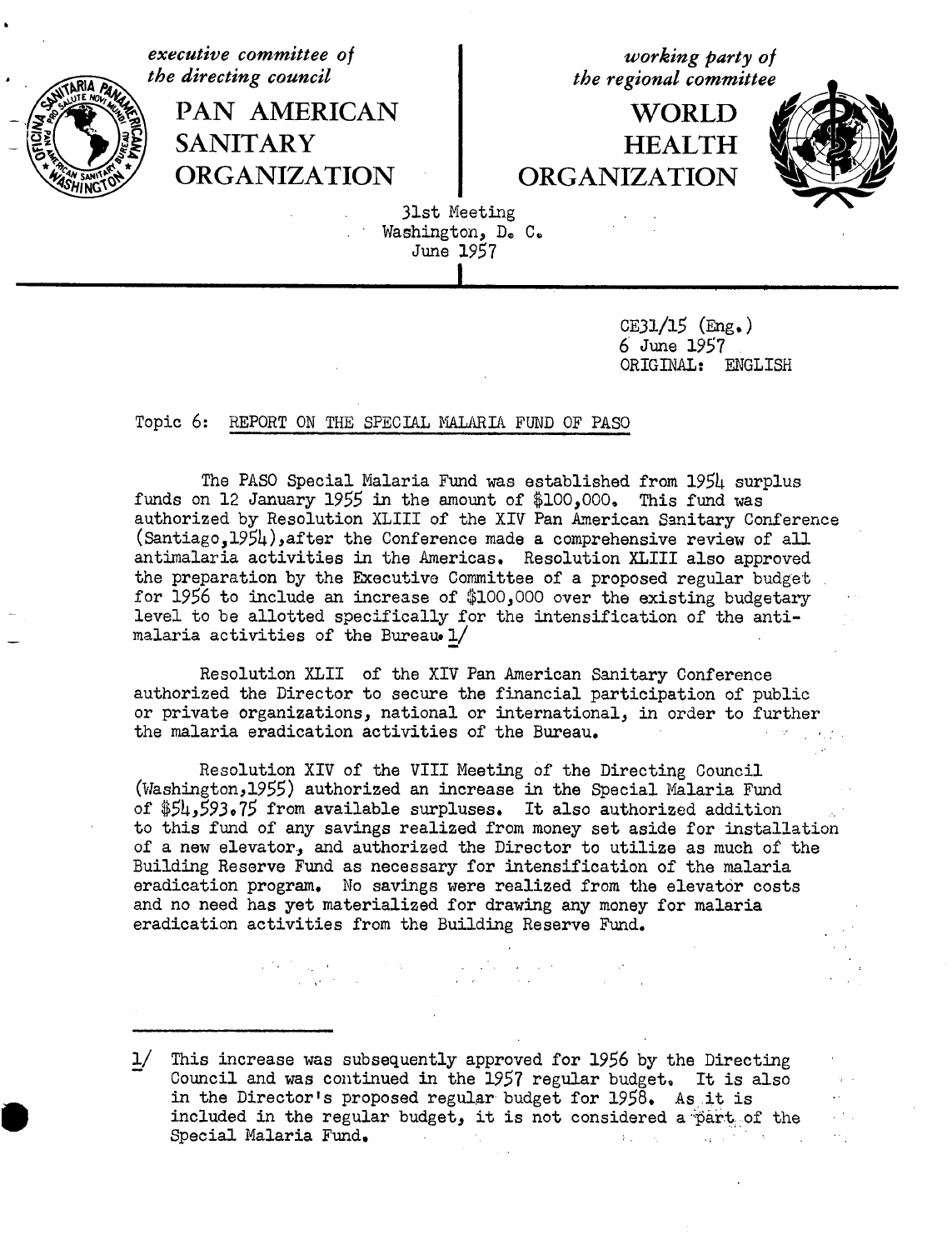Up to 28 February 1957, therefore, the monies placed in the Special Malaria Fund amounted to \$154,593.75, against which obligations were as follows:

|    | Item                                                                                                    | Obligations  |
|----|---------------------------------------------------------------------------------------------------------|--------------|
| ı. | Personal Services, Allowances and<br>Travel of COMEP and Suplementary<br>Assistance to Country Projects | \$126,530.99 |
| 2. | Common Services and Supplies                                                                            | 10,409.25    |
| 3. | Fellowships                                                                                             | 8,412,20     |
| 4. | Technical Conferences                                                                                   | 9,241.31     |
|    |                                                                                                         | \$154,593.75 |

On 7 March 1957 the U.S. Government made a special contribution of \$1,500,000 to the Pan American Sanitary Organization for its malaria eradication activities. On 5 April 1957 the Government of the Dominican Republic announced a special contribution of \$500,000 to the Organization for its malaria eradication activities, and at the same time presented a check for \$100,000 to the Director as the first of five annual installments. On 30 April 1957 the Government of Venezuela made a special contribution of \$299,600 (1,000,000 bolivars) to the Organization for its malaria eradication activities. All of these special contributions were, of course, in addition to the regular quota contributions of these governments to the Pan American Sanitary Organization. As of 30 April 1957, therefore, the amount available in the Organization's Special Malaria Fund was  $1,899,600$ . It is proposed to apply this money against the estimated total international effort necessary for the eradication of malaria in the Americas.

According to the calculations made in March 1957 at the request of the Inter-American Committee of Presidential Representatives, the Pan American Sanitary Bureau estimates that the total effort in the hemisphere-wide malaria eradication campaign will cost \$144,406,370 (See Annex I). This is based on a concentrated eradication campaign of five years' duration in each country. Information presently available indicates that all countries will have completed their five-year campaigns by  $1965$  or  $1966$ . **Simulation** 

An amount of \$40,039,997 is estimated for the total international portion of the hemisphere-wide campaign. This is 27.7 per cent of the entire estimated cost. Of the  $$40,039,997$ ,  $$14,234,047$  have been approved in principle by UNICEF's Executive Board, which will cover a substantial part of the cost of internationally-furnished insecticides, spraying equipment, and transport. An additional \$5,534,853 in internationally-furnished supplies and equipment have also been planned by UNICEF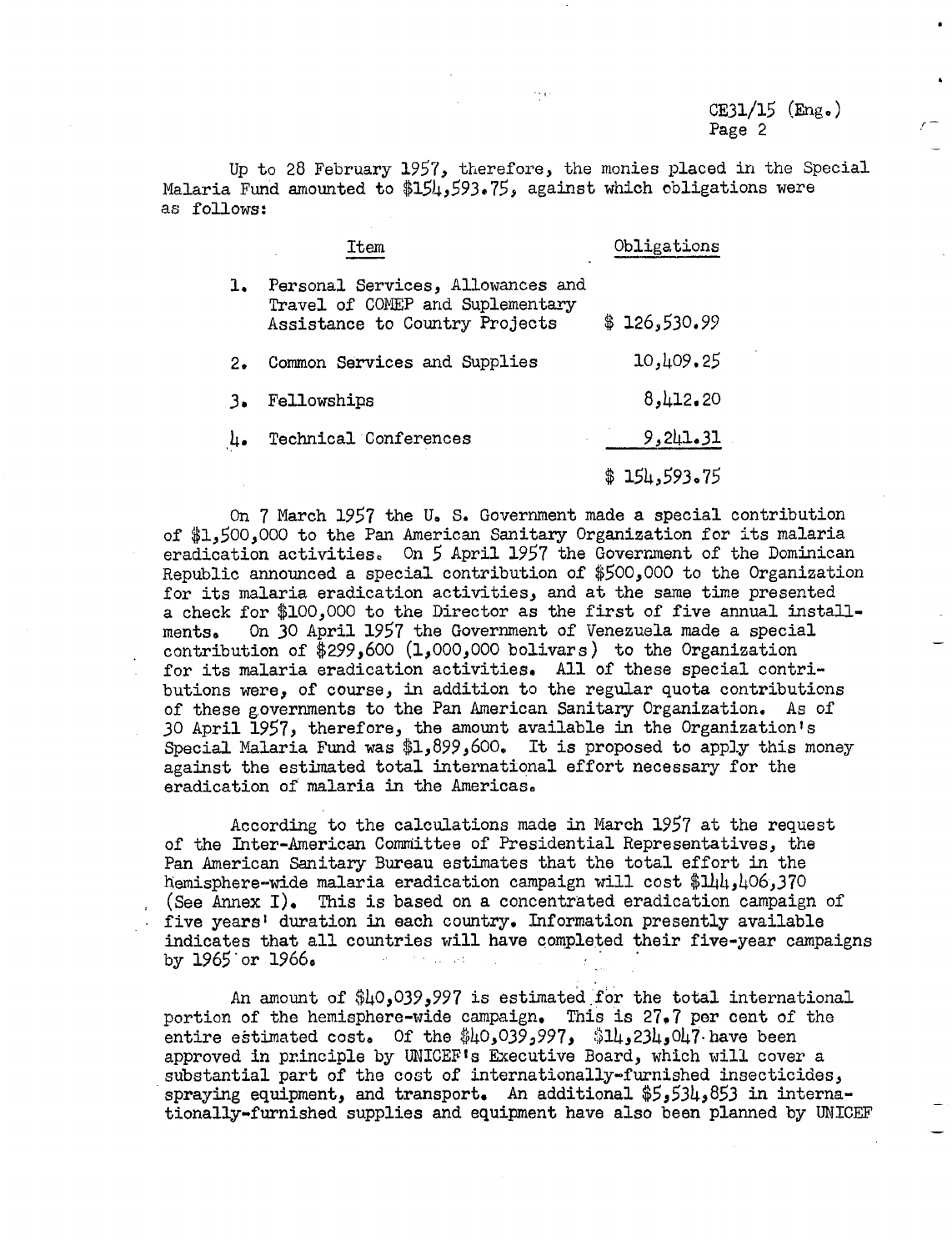CE31/15,  $Corr$ ,  $(mg)$ Page 3

administration, within its regional plane The remaining \$20,21 ,097 in international requirements are needed to finance the total campaign. Should all of this amount be made available to the PASO, the Director proposes the following plan for the Organization's participation in the malaria eradication campaign in the Americas from 1957 to 1965:

| l.             | International Technical Personnel<br>Assigned to Country Projects (including<br>allowances and travel)                                                                | \$2,550,016  |
|----------------|-----------------------------------------------------------------------------------------------------------------------------------------------------------------------|--------------|
| 2 <sub>o</sub> | Vehicles for International Staff<br>Assigned to Country Projects                                                                                                      | 120,920      |
| 3.             | Supplies and Equipment for Country<br>Projects                                                                                                                        | 8,779,199    |
| L٥.            | Technical Direction and Coordination<br>(including supplementary supporting and<br>administrative services at headquarters)                                           | 1,179,497    |
| 5۰             | Inter-Country Projects and Zone Office<br>Supporting Services                                                                                                         | 946,139      |
| 6.             | Training Schools<br>(including international teaching staff,<br>supplies and equipment, travel, and<br>honoraria and stipends for trainees to<br>be employed by PASB) | 525,549      |
| 7.             | Fellowships for National Trainees from<br>Country Projects                                                                                                            | 311,535      |
| 8.             | Technical Conferences for National and<br>International Personnel                                                                                                     | 274,490      |
| 9.             | Technical Bulletins and Manuals                                                                                                                                       | 100,000      |
| 10.            | <b>Evaluation Surveys</b>                                                                                                                                             | 1,854,794    |
| 11.            | Operational Assistance - Certain<br>Country Projects                                                                                                                  | 858,658      |
| 12.            | Investigations and Special Applied<br>Research                                                                                                                        | 250,000      |
| 13.            | Contingency Reserve Fund                                                                                                                                              | 550,000      |
|                | Total.                                                                                                                                                                | \$20,271,097 |

A brief description of each of the above items is given below.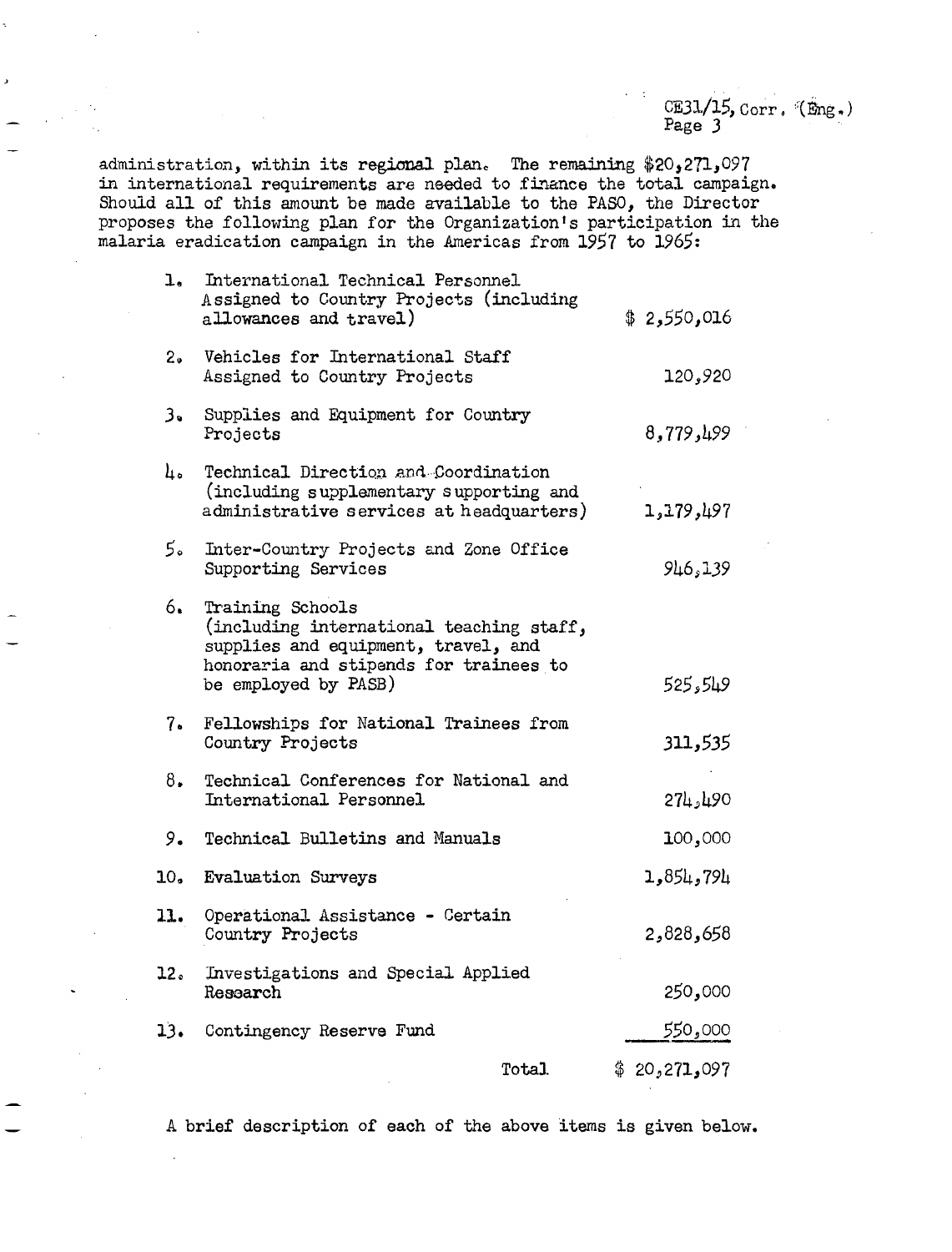CE31/15 (Eng.) Page  $\mu$ 

1. International Technical Personnel Assigned to Country Projects (including allowances and travel). The amount of \$2,550,016 is estimated for this item. There are currently 32 international consultant posts for country projects financed from Technical Assistance funds. Of these, 12 are medical officer posts, 5 engineering, and 15 sanitarian. The Special Malaria Fund will finance 52 new posts, including 8 medical officers, 14 engineers, 22 sanitarians, 3 administrative personnel, and 5 statisticians. They will be assigned to 21 country projects, to provide close and continuing advice and assistance to Member Governments in the organization and execution of national malaria eradication programs. Provision is also made for short-term consultant services to provide assistance on highly specialized problems.

2. Vehicles for International Staff Assigned to Country Projects. The amount of \$120,920 is estimated for this item. Forty-four vehicles are proposed for use by the international personnel assigned to country projects. This is an item of equipment which neither UNICEF nor the governments provide. The vehicles are essential to provide mobility for the international staff.

3. Supplies and Equipment for Country Projects. An amount of \$8,779,499 is estimated for this item. This amount represents the difference between the supplies and equipment provided by countries and by UNICEF, and the estimated total need for the hemisphere-wide campaign. These monies are for items not provided by UNICEF. (1) An amount of \$303,300 is estimated for the provision of protective clothing and equipment for national spraying operations personnel in programs using insecticides more toxic than DDT. Because of the toxicity of these insecticides, and in accordance with the recommendations of the Expert Committee on Insecticides of WHO, it is essential that such protection be provided. Originally, it was proposed that UNICEF provide this equipment and therefore this'item was not included in the national budgets of several countries using such insecticides. Subsequently, UNICEF adopted a policy of not providing this item. The budgeted amount of \$303,300 is based on an estimated cost of \$30 per man-year. (2) The amount of \$3,358,799 is estimated for chloroquin, which will be used as an integral part of the national eradication programs. This drug will be given, in curative dose, to all fever cases (regardless of origin) which are found during the house-to-house visits of the evaluation technicians. The Seventh Report of the Expert Committee on Malaria of the WHO, states in part:

"A drug treatment must be made available to fever cases throughout all stages of the eradication campaign and in the later stage the immediate detection and full treatment of all cases is essential. The campaign may be considerably hastened if from the time it is embarked upon, every effort is made to ensure that effective drugs are readily available to the population in as liberal a manner as possible, and through as many channels as can be arranged. A high proportion of cases may be cured at an early stage of the programme and thereby considerably facilitate the later process."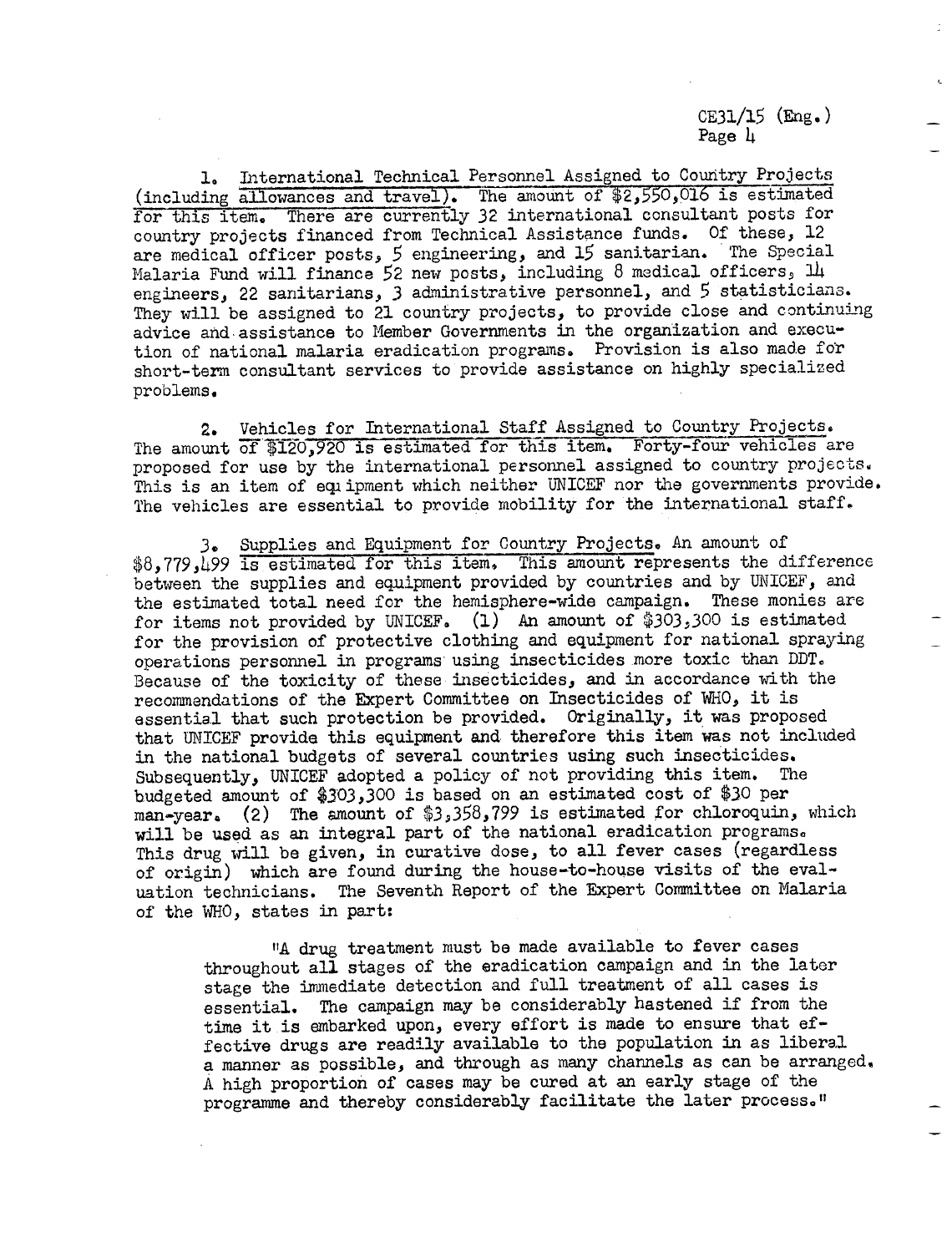**"** .\* . every effort should however always be made to make treatment freely available and to ensure that all individuals with fever receive it."

The amount proposed is based upon an estimated cost of US\$  $0.066$ per treatment, with one treatment given per house in the malarious area per year. (3) An amount of  $$5,112,500$  is estimated for chemoprophylaxis in which Pyrimethamine will be employed not only because of its malaria suppressive action, but primarily because of its effect in preventing the development of. sporozoites in the mosquitoes. In certain of the malarious areas of the Americas, complete interruption of transmission is not possible through the use of residual insecticides alone. Certain seasonal workers and migratory populations, e.g. agricultural harvesters; people who dwell in houses without walls; and inhabitants of areas frequented by outdoor biting anopheline vectors will not be reached by residual insecticide spraying operations, At present the Pinotti Method (addition of antimalarial drugs to common salt), or direct administration of the drug, offers the most practical and economical solution to this problem. The proposed figure is based upon an estimated cost of US\$ 0.625 per person receiving treatment per year. (4) An amount of  $\frac{1}{2}900$  is provided, during the first year, for laboratory training equipment for Brazil.

4. Technical Direction and Coordination (including supplementary supporting and administrative services at headquarters). The amount of \$1,179,497 is estimated for this item. There are currently 5 professional and two clerical posts (plus common services costs) paid from the Bureau's regular budget for its malaria eradication activities, To these it is proposed to add 4 professional posts (medical officer, statistician, budget analyst, personnel officer) and 9 clerical posts (duplicating machine operator, messenger, 3 secretaries, technical assistant and three clerks). These are needed to supplement the work of the professional staff directing and coordinating the he misphere-wide eradication campaign and to provide the necessary administrative and housekeeping supporting services,

5. Inter-Country Projects and Zone Office Supporting Services, An amount of \$946,139 is estimated for this item. It is proposed to add one medical officer, two engineers, five entomologists, one parasitologist, one sanitarian, and three administrative methods consultants. It is not necessary to provide these special consultant services on a full-time basis in each country project. Therefore, this pool of specialized experts will be available from time to time for a short-term assistance to individual country projects.

6. Training Schools (including international teaching staff, supplies and equipment, travel, and honoraria and stipends for trainees to be employed by PASB). The amount of \$525,549 is estimated for this item. This is necessary to supplement the fundamental and comprehensive training which for many years has been generously provided by the Government of Venezuela, through the Division of Malariology's International Course. This course will continue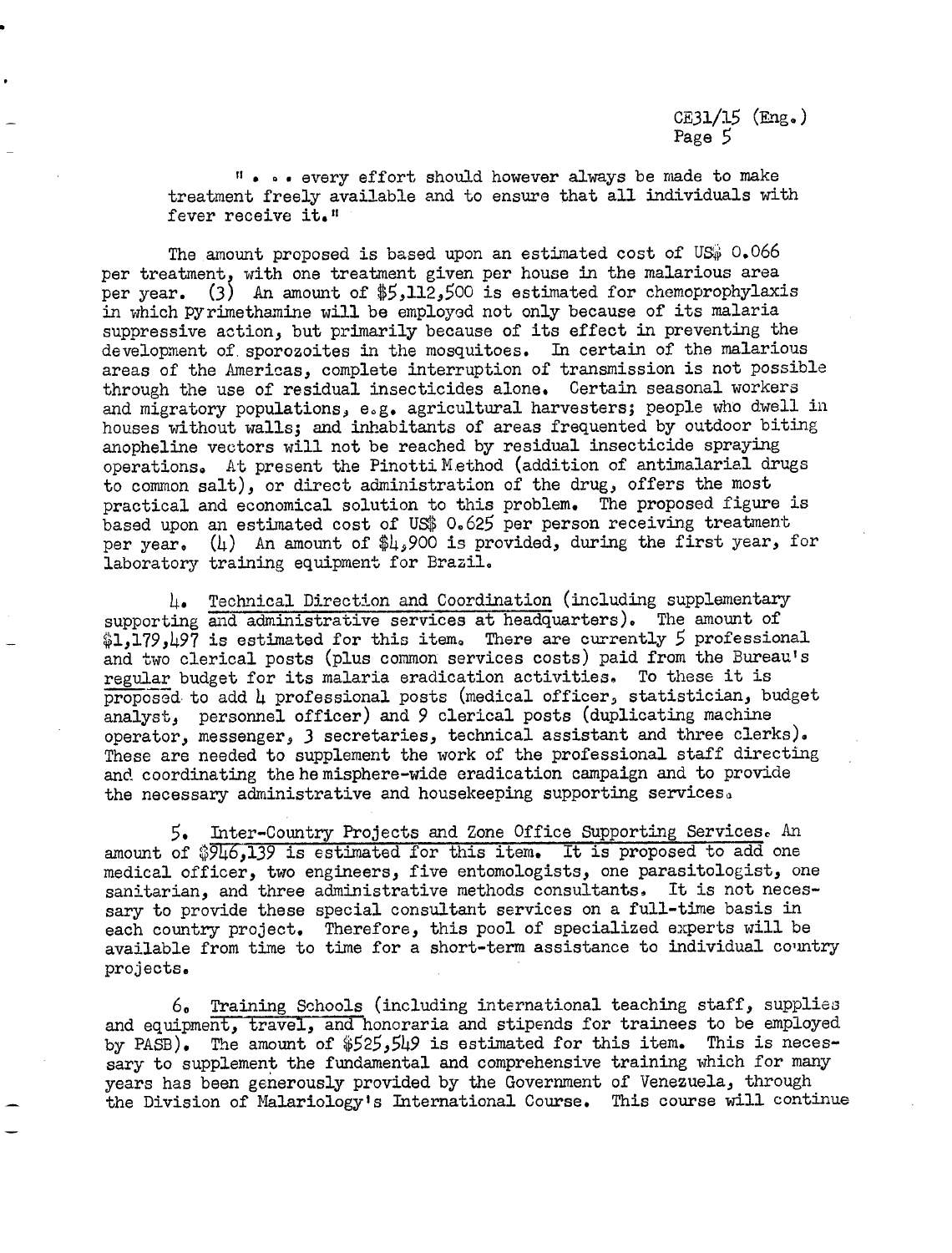CE31/15 (Eng.) Page 6

to be used for the training of senior technical and executive leaders for the national and international malaria eradication staffs. Training will also be carried on in collaboration with the National Commission for the Eradication of Malaria of Mexico,and with the Jamaican Health Department,because these two agencies have facilities which can most easily be expanded to meet the augmented requirements. One medical officer, 1 engineer, and 2 sanitarians are provided. They will assist in the organization and execution of training courses in eradication methods and techniques. Travel is provided for these staff members.

Of the total amount, \$89,000 is estimated for supplies. Included in this item are transport, laboratory equipment, teaching aids, and field equipment.

To provide for the training of international staff members to meet the requirements of the program, \$213,930 is estimated for the payment of honoraria, stipends, and travel of the trainees. This will provide for the training of 72 staff members, which will meet the needs of the Bureau, including provision for turnover.

7. Fellowships for National Trainees for Country Projects. An amount of \$311,535 is estimated for this item. This will provide sufficient funds to pay stipends and travel of 350 national trainees in the training centers in Venezuela, Mexico,and Jamaica.

8. Technical Conference for National and International Personnel. An amount of \$274,490 is estimated for this item, which will provide for the travel and stipends of participants in conferences and seminars on various technical aspects of the malaria eradication campaigns. Included in the subjects to be treated at these meetings are: health education in malaria eradication; laboratory techniques; evaluation techniques; susceptibility and resistance problems; administrative methods and practices; vehicle management and maintenance; surveillance techniques; mass chemoprophylaxis; and reporting and statistical methods.

9. Technical Bulletins and Manuals. An amount of \$100,000 is estimated for this item. It will provide for the printing and distribution of comprehensive and detailed technical bulletins, manuals, and guides for use by both national and international personnel on such subjects as: spraying operations, epidemiological procedures, administrative procedures, training of sub-professional personnel, surveillance procedures, periodic reports of new scientific developments, and others as required.

10. Evaluation Surveys. The amount of \$1,854,794 is estimated for this item. It is proposed to establish the first of two malaria eradication evaluation teams in 1957. The second will be established in 1960, when most countries will be approaching the end of spraying operations.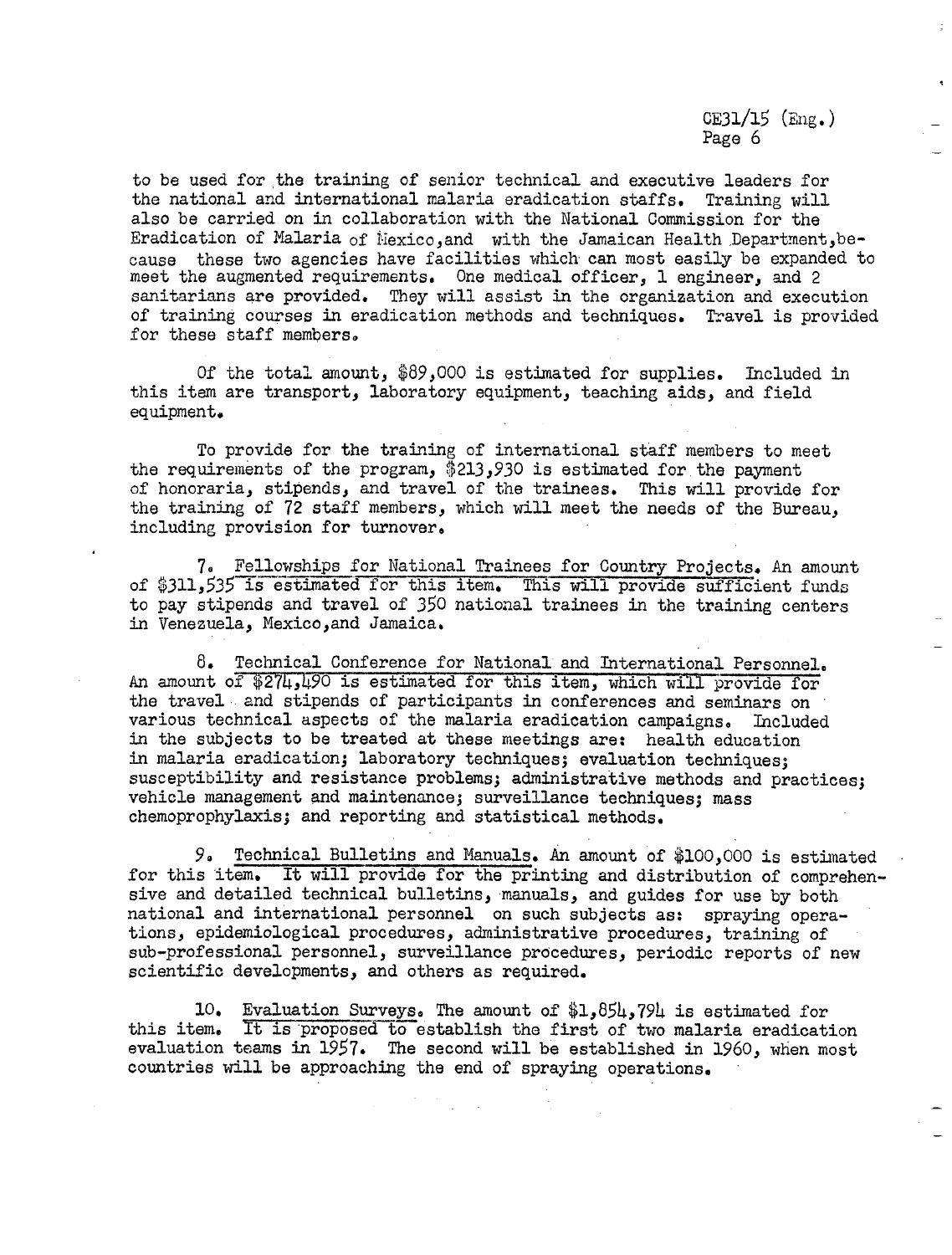$CE31/15$  (Eng.) Page 7

The eradication concept requires perfection in eliminating all possible foci of a disease. The strict requirements which must be met to fulfill the definition of malaria eradication, as recomended by the Expert Committee on Malaria of WHO, make it essential that evaluation procedures be widespread and thorough, at all stages of the campaigns. The early discovery and quick elimination of foci is a sine qua non, since their existence represents a threat to the country and to its neighbors.

For these reasons, the Bureau's Advisory Committee on Malaria Eradication recommended at its II Meeting that the Bureau undertake to certify that eradication has been achieved in a formerly malarious area, The Committee felt that this certification procedure was necessary, in order to clarify for all countries concerned the exact status of the campaigns in each.

It will be the task of the evaluation survey teams to carry out the responsabilities listed above. These functions will be permormed by extensive field inspections, critical analysis of data on all phases of the campaigns, and testing of the validity of the data.

The most highly competent of the available professional experts will be assigned to these teams. Each team will be composed of 12 professional and 3 clerical staff members, with provision being made for extensive duty travel.

11. Operational Assistance - Certain Country Projects. A sum of \$2,828,658 is estimated for this item. It is anticipated that the requirements of the hemisphere-wide malaria eradication campaign will include operational assistance by the Bureau to certain country projects, upon request. This operational assistance will be based upon the nature of specific requests from governments, and it is anticipated that it will include such items as: (1) financing of a percentage of national posts; (2) assumption of more than an advisory role in the execution of the national campaign; and (3) provision of certain supply and equipment items not normally furnished by international agencies.

12. Investigations and Special Applied Research. It is estimated that \$250,000 will be required for investigation and special applied research on certain problems in malaria eradication, including among others, chemoprophylaxis (before beginning extensive use of pyrimethamine); dieldrin toxicology and preventive measures; resistance studies; evaluation of equipment used in the application of insecticides; and other items as required, The investigations will be carried out by recognized research institutions on funds granted by the Bureau.

13. Contingency Reserve Fund. The amount of \$550,000 is proposed for miscellaneous contingencies which may arise during the campaign. This represents 2.4 per cent of the estimated total expenditures of the Pan American Sanitary Organization.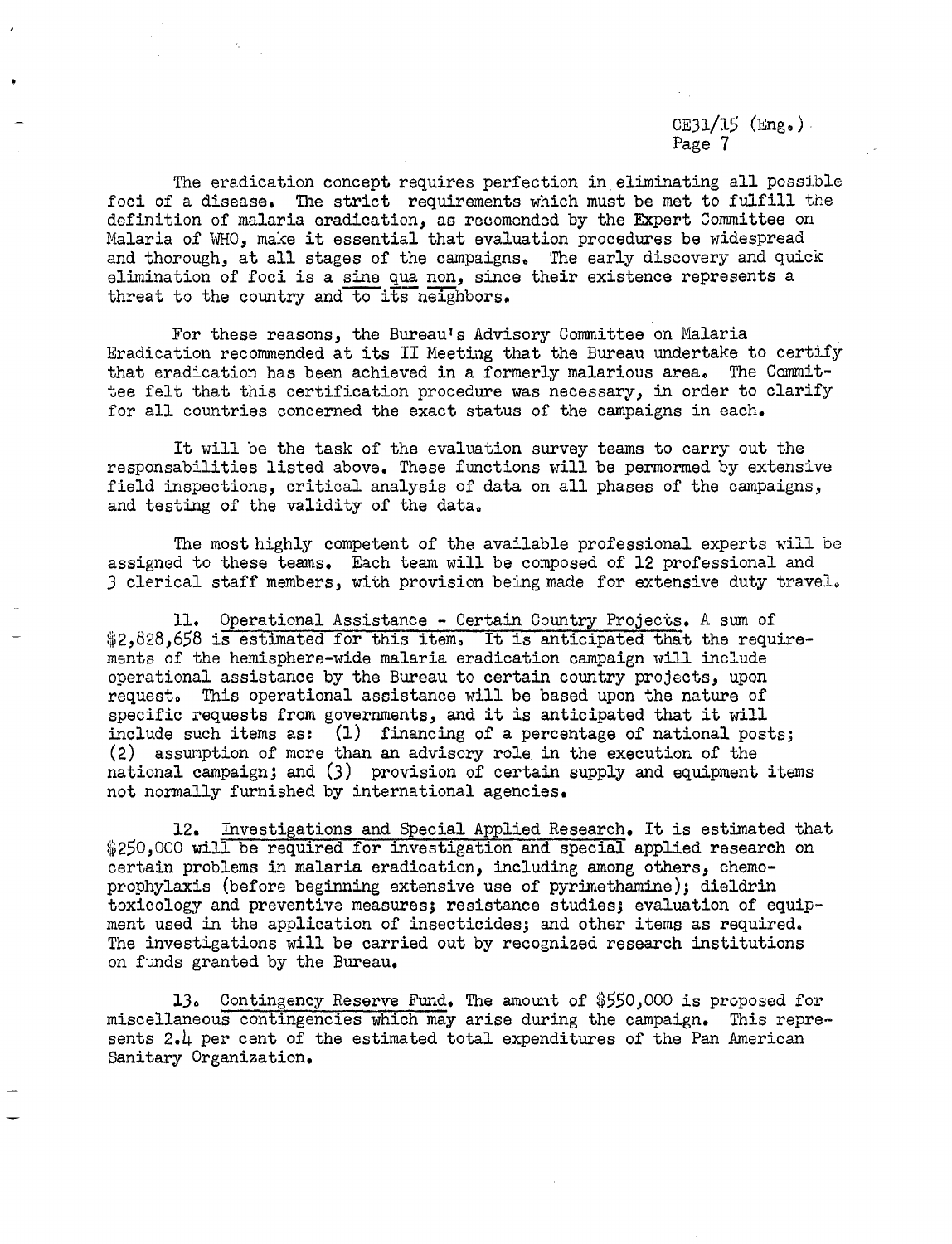$CE31/15$  (Eng.) Page 8

For the years 1957, 1958, and 1959 the amounts budgeted are: \$1,013,938, \$2,999,706, and \$3,413,842. Since the budget for 1957 is only 53.4 per cent of the amount presently available in the Special Malaria Fund, there will be a carryover into 1958 of \$885,662. This sum will be used as a Working Capital Fund to finance 1958 operations until the anticipated 1958 contributions are received. (See Annex II for details of the proposed annual expenditures for the entire program.)

The detailed schedules and justifications for the 1957, 1958, and 1959 Special Malaria Fund estimates will appear in the "Other Funds" column of the Bureau's regular budget document which will be presented to the governing bodies.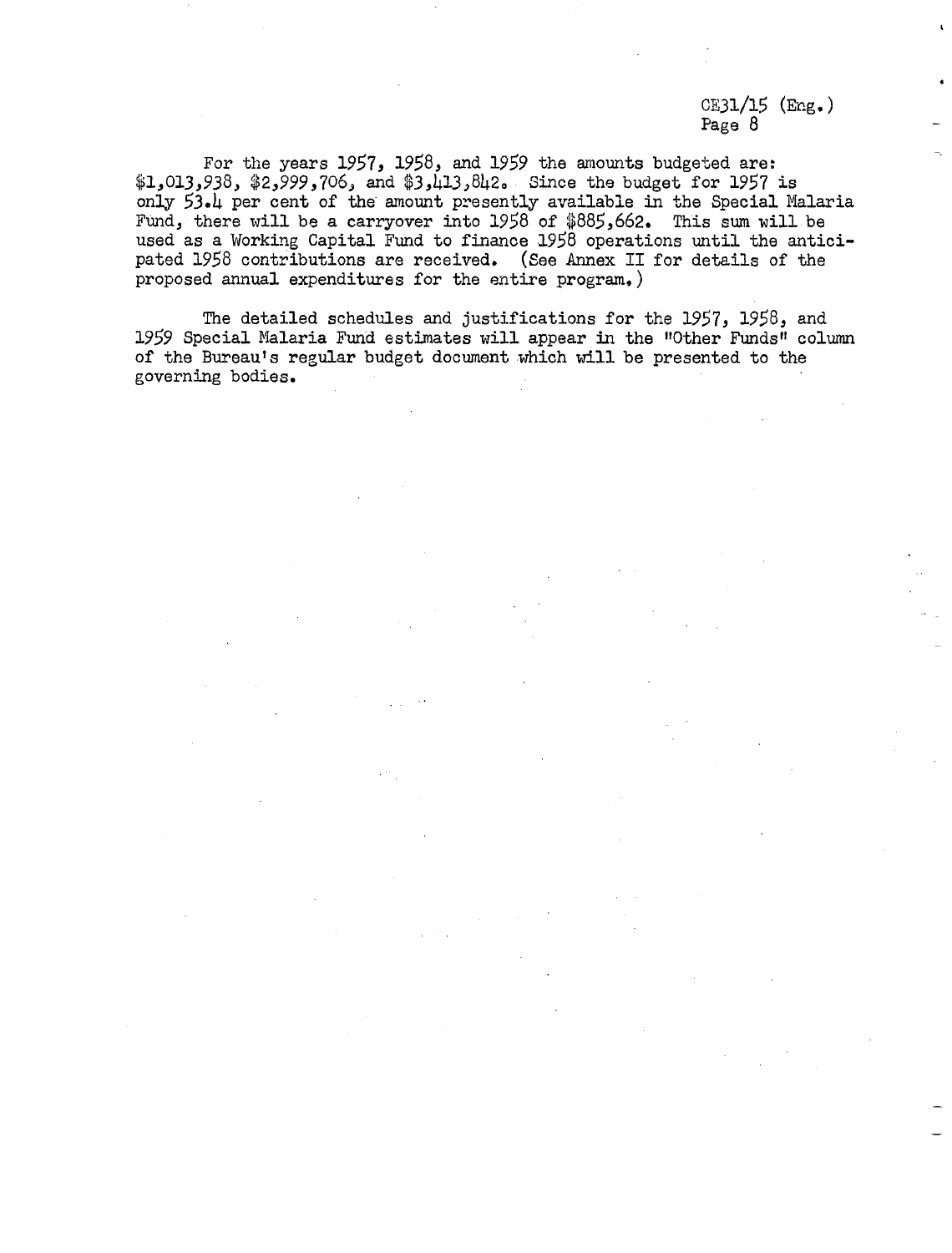|                                                                                                                                        |                                                                                                       | <b>ATLILUAD</b><br>Appropriated                                                                       | Funds Already                                                                          | WOODLING TO MOVIE OIL THROSTED DOORGE<br>Additional Funds Needed for Local | Cost of                 |                                                |                                                                               |                                                                                      |  |
|----------------------------------------------------------------------------------------------------------------------------------------|-------------------------------------------------------------------------------------------------------|-------------------------------------------------------------------------------------------------------|----------------------------------------------------------------------------------------|----------------------------------------------------------------------------|-------------------------|------------------------------------------------|-------------------------------------------------------------------------------|--------------------------------------------------------------------------------------|--|
| Country<br>or                                                                                                                          | Total<br>Cost                                                                                         |                                                                                                       |                                                                                        | National                                                                   |                         | Costs, Supplies and Equipment<br>International | Inter-                                                                        |                                                                                      |  |
| Territory                                                                                                                              | 5 Years                                                                                               | National                                                                                              | Inter-<br>national<br>UNICEF                                                           |                                                                            | Supplies &<br>Equipment | Local<br>Costs                                 | Supplies &<br>Equipment                                                       | national<br>Personnel                                                                |  |
| TOTAL                                                                                                                                  | $$144,406,370$$ \$ 80,991, 373 \$ 14,234, 047 \$ 22,950,000                                           |                                                                                                       |                                                                                        |                                                                            | \$425,000               | \$3,000,000                                    | $$14,620,000$$ \$ 8,185,950                                                   |                                                                                      |  |
| Country<br>I. Programs under way with-<br>out International Aid<br>Argentina<br>Venezuela<br>II. Programs under way with               | 1,325,000<br>10,300,000                                                                               | 1,200,000<br>10,300,000                                                                               |                                                                                        |                                                                            | 125,000                 |                                                |                                                                               |                                                                                      |  |
| UNICEF Aid<br>Ecuador<br>El Salvador<br>Guatemala<br>Honduras<br>Mexico<br>Nicaragua<br>Panama<br>Paraguay<br>III. Programs ready with | 2,998,830<br>3,272,269<br>3,458,455<br>2,631,120<br>28,774,250<br>1,980,130<br>2,617,770<br>1,969,120 | 1,958,000<br>2,553,759<br>2,328,000<br>1,750,000<br>20,000,000<br>1,223,100<br>2,012,300<br>1,385,500 | 680,000<br>592,000<br>832,000<br>685,000<br>8,400,000<br>483,200<br>346,000<br>397,000 |                                                                            |                         |                                                | 110,000                                                                       | 250,830<br>126,510<br>298,455<br>196,120<br>374,250<br>273,830<br>259,470<br>186,620 |  |
| request to UNICEF<br>Costa Rica<br>Peru (Western zone)                                                                                 | 1,597,176<br>6,973,253                                                                                | 1,199,295<br>5,736,843                                                                                | 206,881<br>930,000                                                                     |                                                                            |                         |                                                |                                                                               | 191,000<br>306,410                                                                   |  |
| IV. Programs in preparation*<br>Bolivia<br><b>Brazil</b><br>Colombia<br>Cuba<br>Haiti<br>Peru (Eastern zone)<br>Dominican Rep.         | 2,350,830<br>36,200,000<br>15,421,200<br>1,078,950<br>750,271,275<br>3,500,000<br>2,653,600           | 150,000<br>14,000,000<br>6,000,000<br>250,000<br>2,000,000<br>2,000,000                               |                                                                                        | 350,000<br>13,000,000<br>6,000,000<br>500,000<br>3,000,000                 | 300,000                 | 1,000,000<br>2,000,000                         | 600,000<br>9,000,000<br>3,000,000<br>200,000<br>850,000<br>500,000<br>150,000 | 250,830<br>200,000<br>421,200<br>128,950<br>421,750<br>(Inc.in III)<br>203,600       |  |
| Territory                                                                                                                              |                                                                                                       |                                                                                                       |                                                                                        |                                                                            |                         |                                                |                                                                               |                                                                                      |  |
| I. Programs under way with-<br>out International Aid<br>British Guiana (Coast)<br>French Guiana<br>II. Programs under way with         | 500,000<br>50,000                                                                                     | 500,000<br>50,000                                                                                     |                                                                                        |                                                                            |                         |                                                |                                                                               |                                                                                      |  |
| UNICEF Aid<br>British Honduras<br>Grenada<br>St. Lucia<br>Surinam                                                                      | 169,278<br>99,850<br>137,073<br>639,350                                                               | 102,053<br>41,700<br>66,923<br>510,000                                                                | 42,700<br>9,000<br>21,000<br>77,700                                                    |                                                                            |                         |                                                |                                                                               | 24,525<br>49,150<br>49,150<br>51,650                                                 |  |
| III. Programs ready with<br>request to UNICEF<br>Jamaica                                                                               | 2,073,316                                                                                             | 1,373,900                                                                                             | 531,566                                                                                |                                                                            |                         |                                                |                                                                               | 167,850                                                                              |  |
| IV. Programs in preparation*<br>Guadeloupe<br>British Guiana (Jungle)<br>Trinidad and Tobago<br>Pan American Sanitary Bureau           | 495,759<br>174,150<br>2,252,600<br>3,441,300                                                          | 400,000<br>1,900,000                                                                                  |                                                                                        | 100,000                                                                    |                         |                                                | 35,000<br>150,000                                                             | 60,750<br>49,150<br>202,600<br>3,441,300                                             |  |

ESTIMATION OF TOTAL COST (5 YEARS) IN TERMS OF U.S. DOLLARS OF THE PROGRAM OF ERADICATION OF MALARIA IN THE<br>AMERICAS ACCORDING TO KNOWN OR PRESUMED SOURCE OF FUNDS

 $\bar{1}$  ,  $\bar{1}$ 

and the

\* Figures estimated by PASB.

 $\left( -\right)$ 

 $\alpha \in \mathcal{A}$  .

and the second control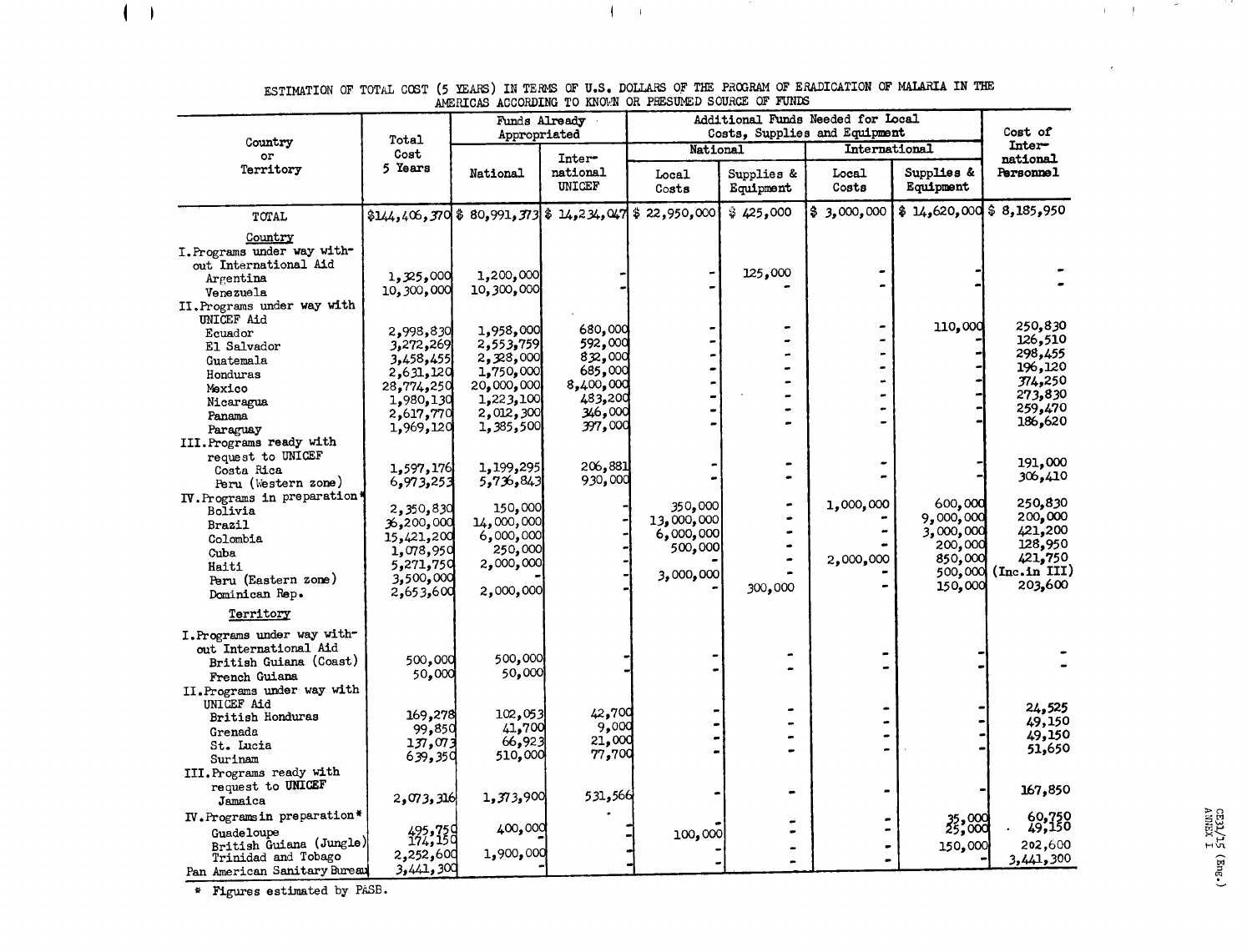| -921 - 1992                                                                                              |              |         |                                                               |           |           |           |                     |                     |           |                |
|----------------------------------------------------------------------------------------------------------|--------------|---------|---------------------------------------------------------------|-----------|-----------|-----------|---------------------|---------------------|-----------|----------------|
|                                                                                                          | Total        | 1957    | 1958                                                          | 1959      | 1960      | 1961      | 1962                | 1963                | 1964      | 1965           |
| 1. International Technical Personnel<br>Assigned to Country Projects<br>(Including Allowance and Travel) | \$2,550,016  | 123,663 | 467,633                                                       | 478.720   | 500,000   | 500,000   | 375,000             | 55,000              | 25,000    | 25,000         |
| 2. Vehicles for International Staff<br>Assigned to Country Projects                                      | 120,920      | 59.050  | 48,930                                                        | 7,770     | 5.170     |           |                     |                     |           |                |
| 3. Supplies and Equipment<br>for Country Projects                                                        | 8,779,499    | 67,000  | 948.633                                                       | 1,421,103 | 1,454,726 | 1,786,517 | 1,599,720 1,219,650 |                     | 188,100   | 94,050         |
| 4. Technical Direction and Coordination                                                                  | 1,179,497    | 144,849 | 145.566                                                       | 154.082   | 163,000   | 172,000   | 180,000             | 80,000              | 80,000    | 60,000         |
| 5. Inter-Country Projects and<br>Zone Office Supporting Services                                         | 946,139      | 75,034  | 153,108                                                       | 171,497   | 200,000   | 200,000   | 68,750              | 62.750              | 15,000    | $\blacksquare$ |
| 6. Training Schools                                                                                      | 525,549      | 154,843 | 180,644                                                       | 110.062   | 80,000    |           |                     |                     |           |                |
| 7. Fellowships and National Trainees<br>for Country Projects                                             | 311,535      | 96,275  | 110,370                                                       | 74.890    | 30,000    | $\bullet$ |                     |                     |           |                |
| 8. Technical Conferences for National<br>and International Personnel                                     | 274.490      | 49.440  | 78,350                                                        | 58,900    | 48,900    | 38,900    |                     |                     |           |                |
| 9. Technical Bulletins and Manuals                                                                       | 100,000      | 15,000  | 30,000                                                        | 25,000    | 10,000    | 10,000    | 10,000              |                     | ۰         |                |
| 10. Evaluation Surveys                                                                                   | 1,854,794    | 42,364  | 126,138                                                       | 136,292   | 260,000   | 270,000   | 280,000             | 290,000             | 300,000   | 150,000        |
| 11. Operational Assistance -<br>Certain Country Projects                                                 | 2,828,658    | 103,920 | 485,334                                                       | 583.026   | 583,026   | 583.026   | 490,326             |                     | $\bullet$ |                |
| 12. Investigations and Special<br>Applied Research                                                       | 250,000      | 32,500  | 125,000                                                       | 92.500    | $\bullet$ |           |                     |                     |           |                |
| 13. Contigency Reserve Fund                                                                              | 550,000      | 50,000  | 100,000                                                       | 100,000   | 100,000   | 100,000   | 100,000             |                     |           |                |
| TOTAL                                                                                                    | \$20,271,097 |         | $1, 013, 938$ 2, 999, 706 3, 413, 842 3, 434, 822 3, 660, 443 |           |           |           |                     | 3,103,796 1,707,400 | 608,100   | 329,050        |

 $\sim$ 

be a service of the process.

Service.

 $\sim$ 

## FINANCIAL PLAN FOR MALARIA ERADICATION PROGRAM<br>OF PAN AMERICAN SANITARY BUREAU

 $\mathbf{1}^{\prime}$  ,  $\mathbf{1}^{\prime}$ 

 $\left( 1-\left\vert \mathbf{1}\right\vert ^{2}\right)$ 

 $\sim 10$ 

 $\sim 100$ 

 $\mathcal{A}=\{a_1,a_2,a_3,\ldots,a_n\}$ 

<sup>1957</sup>- <sup>1965</sup>

**AOC/ME** 27/V/57

 $\gamma_{\mu}$  is a second .

أقليس إيرا

 $\hat{\mu}$  ,  $\hat{\mu}$ 

 $\mathbf{t} = -\mathbf{t}$ 

 $\sim$   $\star$  .

**'w** a **H** - **H**

المراجي